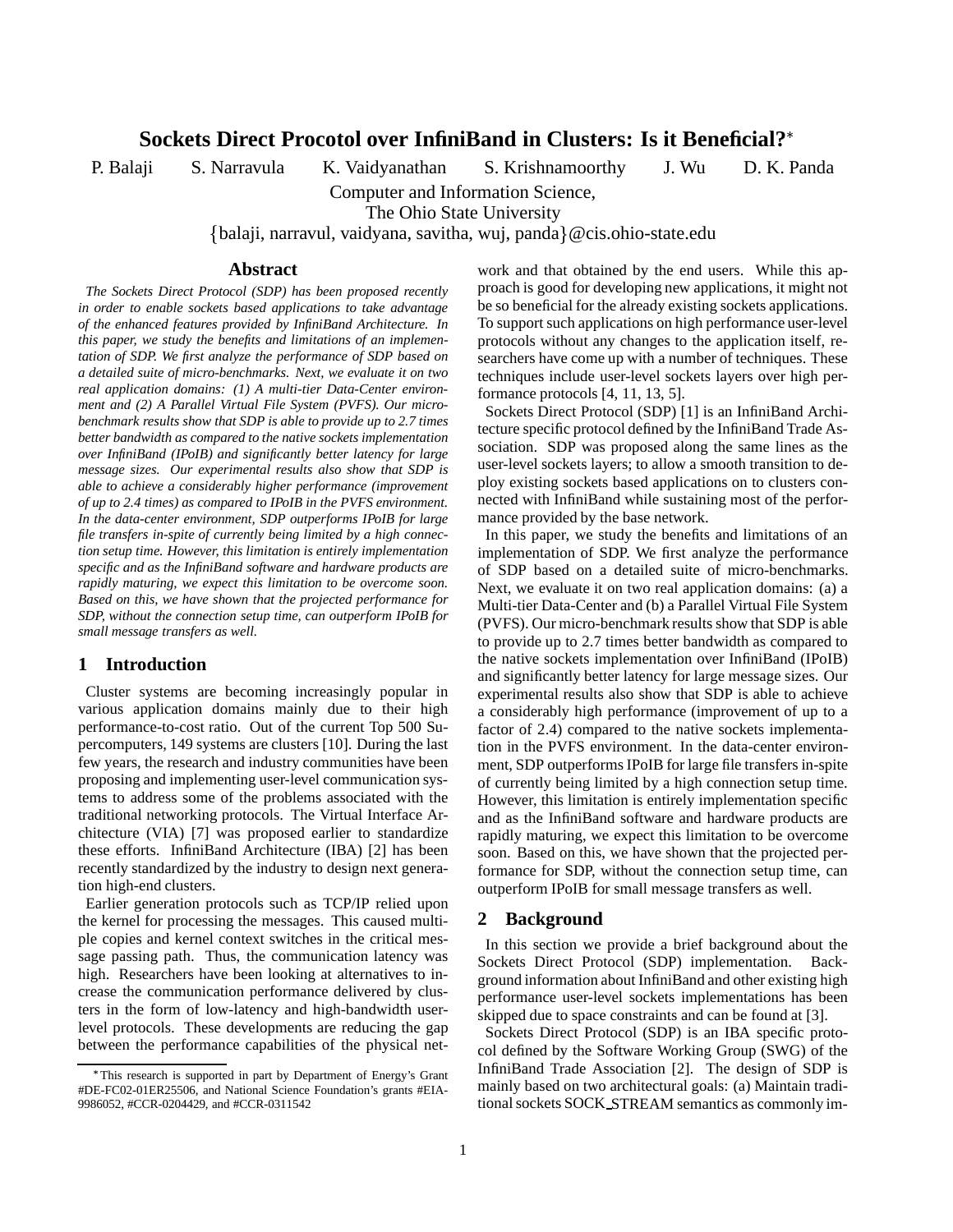plemented over TCP/IP and (b) Support for byte-streaming over a message passing protocol, including kernel bypass data transfers and zero-copy data transfers.

SDP's Upper Layer Protocol (ULP) interface is a bytestream that is layered on top of InfiniBand's Reliable Connection (RC) message-oriented transfer model. The mapping of the byte stream protocol to InfiniBand messageoriented semantics was designed to enable ULP data to be transfered by one of two methods: through intermediate private buffers (using a buffer copy) or directly between ULP buffers (zero copy). A mix of InfiniBand Send and RDMA mechanisms are used to transfer ULP data.

SDP specifications also specify two additional control messages known as "Buffer Availability Notification" messages.

**Sink Avail Message:** If the data sink has already posted a receive buffer and the data source has not sent the data message yet, the data sink does the following steps: (1) Registers the receive user-buffer (for large message reads) and (2) Sends a "Sink Avail" message containing the receive buffer handle to the source. The Data Source on a data transmit call, uses this receive buffer handle to directly RDMA write the data into the receive buffer.

**Source Avail Message:** If the data source has already posted a send buffer and the available SDP window is not large enough to contain the buffer, it does the following two steps: (1) Registers the transmit user-buffer (for large message sends) and (2) Sends a "Source Avail" message containing the transmit buffer handle to the data sink. The Data Sink on a data receive call, uses this transmit buffer handle to directly RDMA read the data into the receive buffer.

The current implementation of SDP follows most of the specifications provided above. There are two major deviations from the specifications in this implementation. First, it does not support "Source Avail" and "Sink Avail" messages. Second, it does not support a zero-copy data transfer between user buffers. All data transfer is done through the buffer copy mechanism. This limitation can also be considered as part of the previous ("Source Avail"/"Sink Avail") limitation, since they are always used together.

## **3 Software Infrastructure**

We have carried out the evaluation of SDP on two different software infrastructures: Multi-Tier Data Center environment and the Parallel Virtual File System (PVFS). In this section, we discuss each of these in more detail.

#### **3.1 Multi-Tier Data Center environment**

A typical Multi-tier Data-center has as its first tier, a cluster of nodes known as the edge nodes. These nodes can be thought of as switches (up to the 7th layer) providing load balancing, security, caching etc. The main purpose of this tier is to help increase the performance of the inner tiers. The next tier usually contains the web-servers and application servers. These nodes apart from serving static content, can fetch dynamic data from other sources and serve that data in presentable form. The last tier of the Data-Center is the database tier. It is used to store persistent data. This tier is usually I/O intensive.

A request from a client is received by the edge servers. If

this request can be serviced from the cache, it is. Otherwise, it is forwarded to the Web/Application servers. Static requests are serviced by the web servers by just returning the requested file to the client via the edge server. This content may be cached at the edge server so that subsequent requests to the same static content may be served from the cache. The Application tier nodes handle the Dynamic content. The type of applications this tier includes range from mail servers to directory services to ERP software. Any request that needs a value to be computed, searched, analyzed or stored uses this tier. The back end database servers are responsible for storing data persistently and responding to queries. These nodes are connected to persistent storage systems. Queries to the database systems can be anything ranging from a simple seek of required data to performing joins, aggregation and select operations on the data. A more detailed explanation of the typical data-center environment can be obtained in [3].

#### **3.2 Parallel Virtual File System (PVFS)**

Parallel Virtual File System (PVFS) [8] is one of the leading parallel file systems for Linux cluster systems today. It was designed to meet the increasing I/O demands of parallel applications in cluster systems. Typically, a number of nodes in the cluster system are configured as I/O servers and one of them (either an I/O server or an different node) as a metadata manager. It is possible for a node to host computations while serving as an I/O node.

PVFS achieves high performance by striping files across a set of I/O server nodes allowing parallel accesses to the data. It uses the native file system on the I/O servers to store individual file stripes. An I/O daemon runs on each I/O node and services requests from the compute nodes, in particular the read and write requests. Thus, data is transferred directly between the I/O servers and the compute nodes. A manager daemon runs on a metadata manager node. It handles metadata operations involving file permissions, truncation, file stripe characteristics, and so on. Metadata is also stored on the local file system. The metadata manager provides a cluster-wide consistent name space to applications. In PVFS, the metadata manager does not participate in read/write operations. PVFS supports a set of feature-rich interfaces, including support for both contiguous and noncontiguous accesses to both memory and files [9]. PVFS can be used with multiple APIs: a native API, the UNIX/POSIX API, MPI-IO [14], and an array I/O interface called Multi-Dimensional Block Interface (MDBI). The presence of multiple popular interfaces contributes to the wide success of PVFS in the industry.

### **4 SDP Micro-Benchmark Results**

In this section, we compare the micro-benchmark level performance achievable by SDP and the native sockets implementation over InfiniBand (IPoIB). For all our experiments we used 2 clusters:

**Cluster 1:** An 8 node cluster built around SuperMicro SU-PER P4DL6 motherboards and GC chipsets which include 64-bit 133 MHz PCI-X interfaces. Each node has two Intel Xeon 2.4 GHz processors with a 512 kB L2 cache and a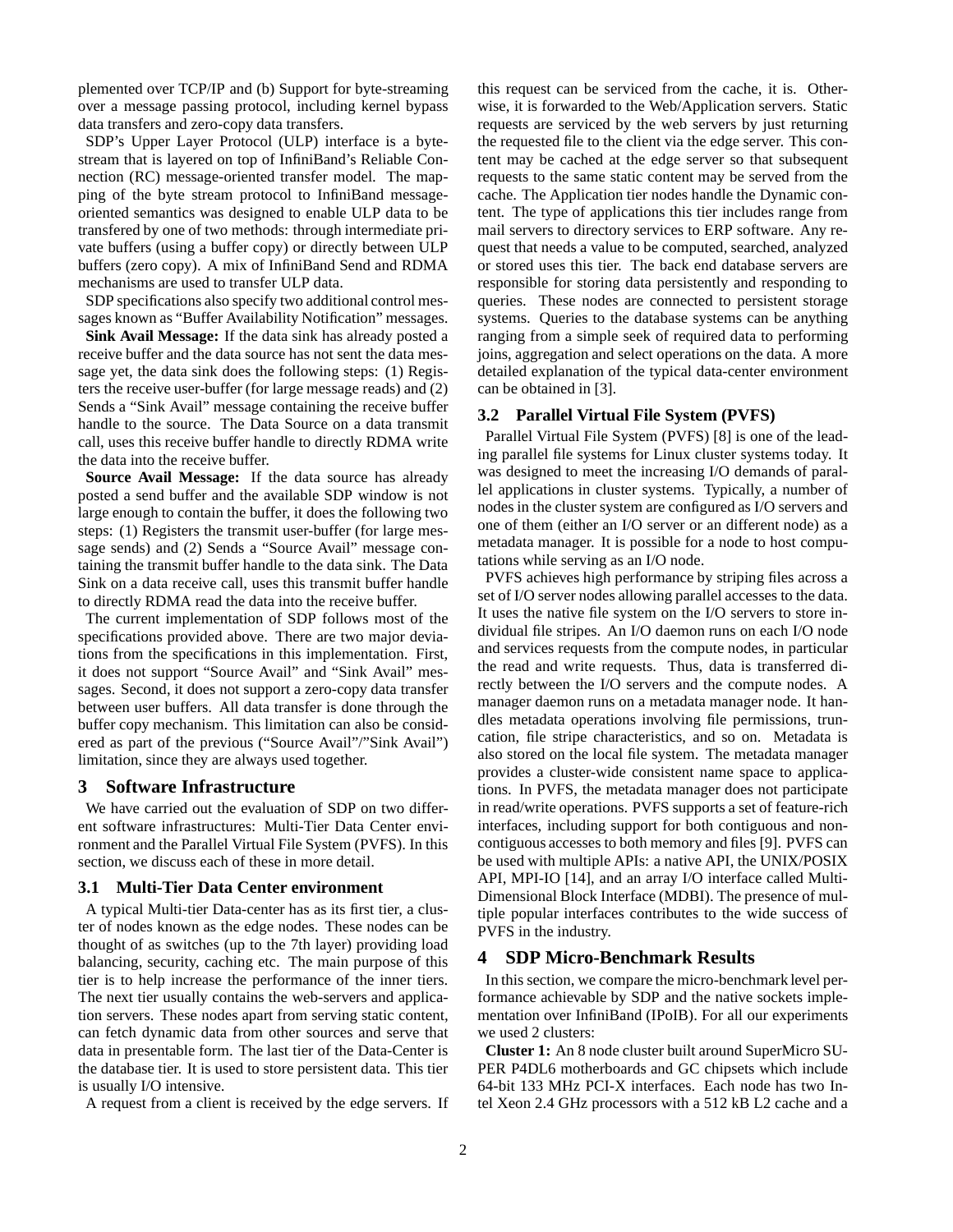

**Figure 1. Micro-Benchmarks: (a) Latency, (b) Bandwidth**

400 MHz front side bus. The machines are connected with Mellanox InfiniHost MT23108 DualPort 4x HCA adapter through an InfiniScale MT43132 Eight 4x Port InfiniBand Switch. The SDK version is thca-x86-0.2.0-build-001. The adapter firmware version is fw-23108-rel-1 17 0000-rc12 build-001. We used the Linux RedHat 7.2 operating system.

**Cluster 2:** A 16 Dell Precision 420 node cluster connected by Fast Ethernet. Each node has two 1GHz Pentium III processors, built around the Intel 840 chipset, which has four 32-bit 33-MHz PCI slots. These nodes are equipped with 512MB of SDRAM and 256K L2-level cache.

We used Cluster 1 for all experiments in this section.

#### **4.1 Latency and Bandwidth**

Figure 1a shows the one-way latency achieved by IPoIB, SDP and Send-Receive and RDMA Write communication models of native VAPI for various message sizes. SDP achieves a latency of around  $28\mu s$  for 2 byte messages compared to a 30 $\mu$ s achieved by IPoIB and 7 $\mu$ s and 5.5 $\mu$ s achieved by the Send-Receive and RDMA communication models of VAPI. Further, with increasing message sizes, the difference between the latency achieved by SDP and that achieved by IPoIB tends to increase.

Figure 1b shows the uni-directional bandwidth achieved by IPoIB, SDP, VAPI Send-Receive and VAPI RDMA communication models. SDP achieves a throughput of up to 471Mbytes/s compared to a 169Mbytes/s achieved by IPoIB and 825Mbytes/s and 820Mbytes/s achieved by the Send-Receive and RDMA communication models of VAPI. We see that SDP is able to transfer data at a much higher rate as compared to IPoIB using a significantly lower portion of the host CPU. This improvement in the throughput and CPU is mainly attributed to the NIC offload of the transportation and network layers in SDP unlike that of IPoIB.

### **4.2 Multi-Stream Bandwidth**

In the Multi-Stream bandwidth test, we use two machines and  $N$  threads on each machine. Each thread on one machine has a connection to exactly one thread on the other machine and on each connection, the basic bandwidth test is performed. The aggregate bandwidth achieved by all the threads together within a period of time is calculated as the multi-stream bandwidth. Performance results with different numbers of streams are shown in Figure 2a. We can see that SDP achieves a peak bandwidth of about 500Mbytes/s

as compared to a 200Mbytes/s achieved by IPoIB. The CPU Utilization for a 16Kbyte message size is also presented.

#### **4.3 Hot-Spot Test**

In the Hot-Spot test, multiple clients communicate with the same server. The communication pattern between any client and the server is the same pattern as in the basic latency test, i.e., the server needs to receive messages from all the clients and send messages to all clients as well, creating a hot-spot on the server. Figure 2b shows the one-way latency of IPoIB and SDP when communicating with a hot-spot server, for different numbers of clients. The server CPU utilization for a 16Kbyte message size is also presented. We can see that as SDP scales well with the number of clients; its latency increasing by only a  $138\mu s$  compared to  $456\mu s$  increase with IPoIB for a message size of 16Kbytes. Further, we find that as the number of nodes increases we get an improvement of more than a factor of 2, in terms of CPU utilization for SDP over IPoIB.

## **4.4 Fan-in and Fan-out**

In the Fan-in test, multiple clients from different nodes stream data to the same server. Similarly, in the Fan-out test, the same server streams data out to multiple clients. Figures 3a and 3b show the aggregate bandwidth observed by the server for different number of clients for the Fanin and Fan-out tests respectively. We can see that for the Fan-in test, SDP reaches a peak aggregate throughput of 687Mbytes/s compared to a 237Mbytes/s of IPoIB. Similarly, for the Fan-out test, SDP reaches a peak aggregate throughput of 477Mbytes/s compared to a 175Mbytes/s of IPoIB. The server CPU utilization for a 16Kbyte message size is also presented. Both figures show similar trends in CPU utilization for SDP and IPoIB as the previous tests, i.e., SDP performs about 60-70% better than IPoIB in CPU requirements.

## **5 Data-Center Performance Evaluation**

In this section, we analyze the performance of a 3-tier datacenter environment over SDP while comparing it with the performance of IPoIB. For all experiments in this section, we used nodes in Cluster 1 (described in Section 4) for the data-center tiers. For the client nodes, we used the nodes in Cluster 2 for most experiments. We'll notify the readers at appropriate points in this paper when other nodes are used as clients.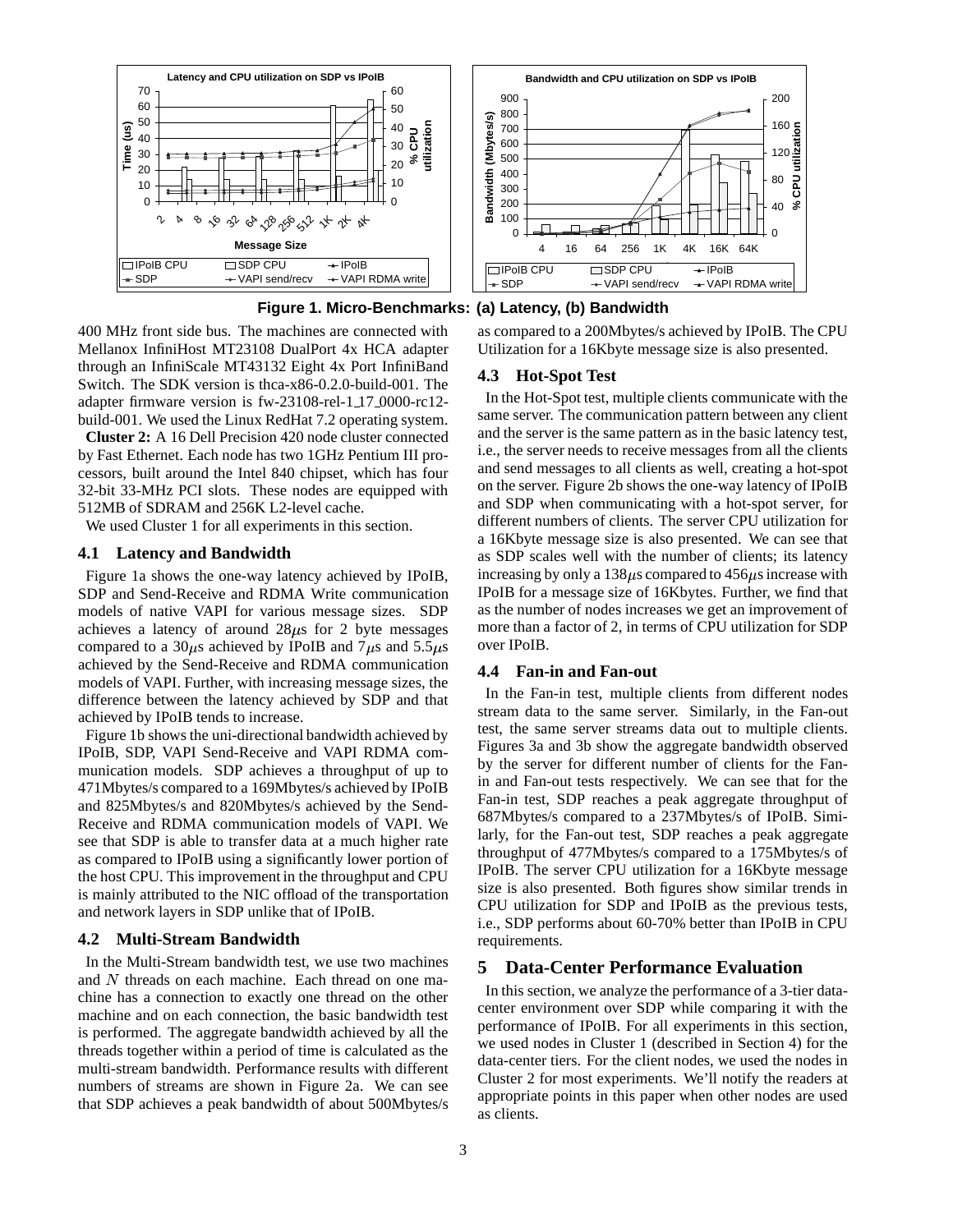



**Figure 3. Micro-Benchmarks: (a) Fan-in, (b) Fan-out**

## **5.1 Evaluation Methodology**

As mentioned earlier, we used a 3-tier data-center model. Tier 1 consists of the front-end proxies. For this we used the proxy module of *apache-1.3.12*. Tier 2 consists of the web server and PHP application server modules of Apache, in order to service static and dynamic requests respectively. Tier 3 consists of the Database servers running *MySQL* to serve dynamic database queries. All the three tiers in the data-center reside on an InfiniBand network; the clients are connected to the data-center using Fast Ethernet. We evaluate the response time of the data-center using *Openload*, an open source client workload generator. We use a 20000 request subset of the world-cup trace [15] for our experiments. To generate requests amounting to different average file sizes, we scale the file sizes in the given trace linearly, while keeping the access pattern intact.

In our experiments, we evaluate two scenarios: requests from the client consisting of 100% static content (involving only the proxy and the web server) and requests from the client consisting of 100% dynamic content (involving all the three tiers in the data-center). "Openload" allows firing a mix of static and dynamic requests. However, the main aim of this paper is the analysis of the performance achievable by IPoIB and SDP. Hence, we only focused on these two scenarios (100% static and 100% dynamic content) to avoid dilution of this analysis with other aspects of the data-center environment such as workload characteristics, etc.

For evaluating the scenario with 100% static requests, we used a test-bed with one proxy at the first tier and one webserver at the second tier. The client would fire requests one at a time, so as to evaluate the ideal case response time for the request. For evaluating the scenario with 100% dynamic page requests, we set up the data center with the following configuration: Tier 1 consists of 3 Proxies, Tier 2 contains 2 servers which act as both web servers as well as application servers (running PHP) and Tier 3 with 3 MySQL Database Servers (1 Master and 2 Slave Servers). We used the TPC-W transactional web benchmark [6] for generating our dynamic request access pattern (further details about the database used can be obtained in [3]).

## **5.2 Experimental Results**

We used a 20,000 request subset of the world-cup trace to come up with our base trace file. As discussed earlier, to generate multiple traces with different average file sizes, we scale each file size with the ratio of the requested average file size and the weighted average (weighted by the frequency of requests made to the given file) of the base trace file.

Figure 4a shows the response times seen by the client for various average file sizes requested over IPoIB and SDP. As seen in the figure, the benefit obtained by SDP over IPoIB is quite minimal. In order to analyze the reason for this, we found the break-up of this response time in the proxy and web servers. Figure 4b shows the break-up of the response time for average file size requests of 64K and 128K. The "Web-Server Time" shown in the graph is the time duration for the back-end web-server to respond to the file request from the proxy. The "Proxy-Time" is the difference between the times spent by the proxy (from the moment it gets the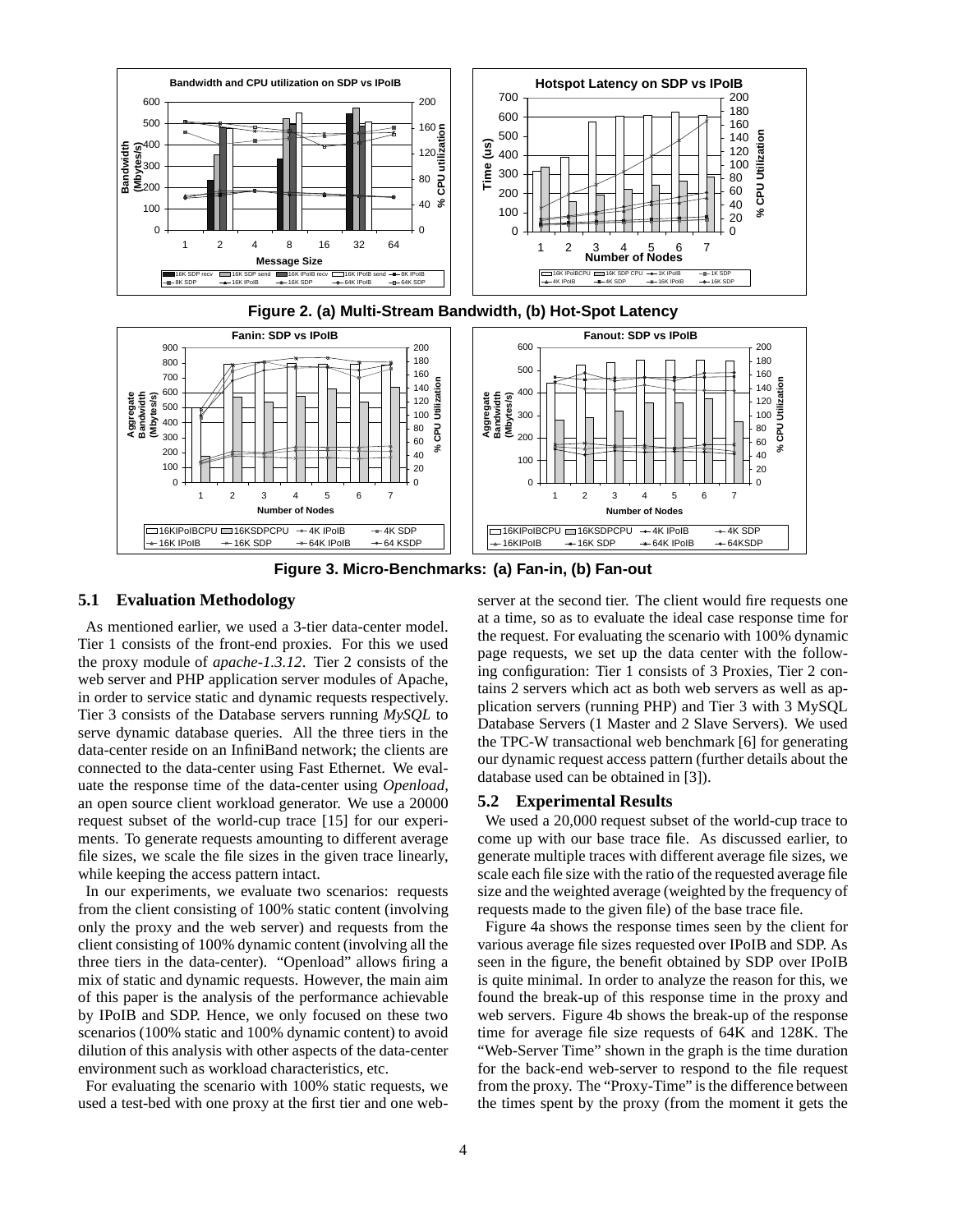





**Figure 5. Client over IPoIB: (a) Response Time and (b) Response Time Split-up**

request to the moment it sends back the response) and the time spent by the web-server. This value denotes the actual overhead of the proxy tier in the entire response time seen by the client. Similarly, the "Client-Time" is the difference between the times seen by the client and by the proxy.

From the break-up graph (Figure 4b), we can easily observe that the web server over SDP is consistently better than IPoIB, implying that the web server over SDP can deliver better throughput. Further, this also implies that SDP can handle a given server load with lesser number of back-end web-servers as compared to an IPoIB based implementation due to the reduced "per-request-time" spent at the server. In spite of this improvement in the performance in the webserver time, there's no apparent improvement in the overall response time.

A possible reason for this lack of improvement is the slow interconnect used by the clients to contact the proxy server. Since the client connects to the data-center over fast ethernet, it is possible that the client is unable to accept the response at the rate at which the server is able to send the data. To validate this hypothesis, we conducted experiments using our data-center test-bed with faster clients. Such clients may themselves be on high speed interconnects such as InfiniBand or may become available due to Internet proxies, ISPs etc.

Figure 5a shows the client response times that is achievable using SDP and IPoIB in this new scenario which we emulated by having the clients request files over IPoIB (using InfiniBand; we used nodes from cluster 1 to act as clients in this case). This figure clearly shows a better performance for SDP, as compared to IPoIB for large file transfers above 128K. However, for small file sizes, there's no significant improvement. In fact, IPoIB outperforms SDP in this case. To understand the lack of performance benefits for small file sizes, we took a similar split up of the response time perceived by the client.

Figure 5b shows the splitup of the response time seen by the faster clients. We observe the same trend as seen with clients over Fast Ethernet. The "web-server time" reduces even in this scenario. However, it's quickly apparent from the figure that the time taken at the proxy is higher for SDP as compared to IPoIB. For a clearer understanding of this observation, we further evaluated the response time within the data-center by breaking down the time taken by the proxy in servicing the request.

Figures 7a and 7b show a comprehensive breakup of the time spent at the proxy over IPoIB and SDP respectively. A comparison of this splitup for SDP with IPoIB shows a significant difference in the time for the the proxy to connect to the back-end server. This high connection time of the current SDP implementation, about  $500\mu s$  higher than IPoIB, makes the data-transfer related benefits of SDP imperceivable for low file size transfers.

The current implementation of SDP has inherent lower level function calls during the process of connection establishment, which form a significant portion of the connection latency. In order to hide this connection time overhead, researchers are proposing a number of techniques including persistent connections from the proxy to the back-end, allowing free connected Queue Pair (QP) pools, etc. Further,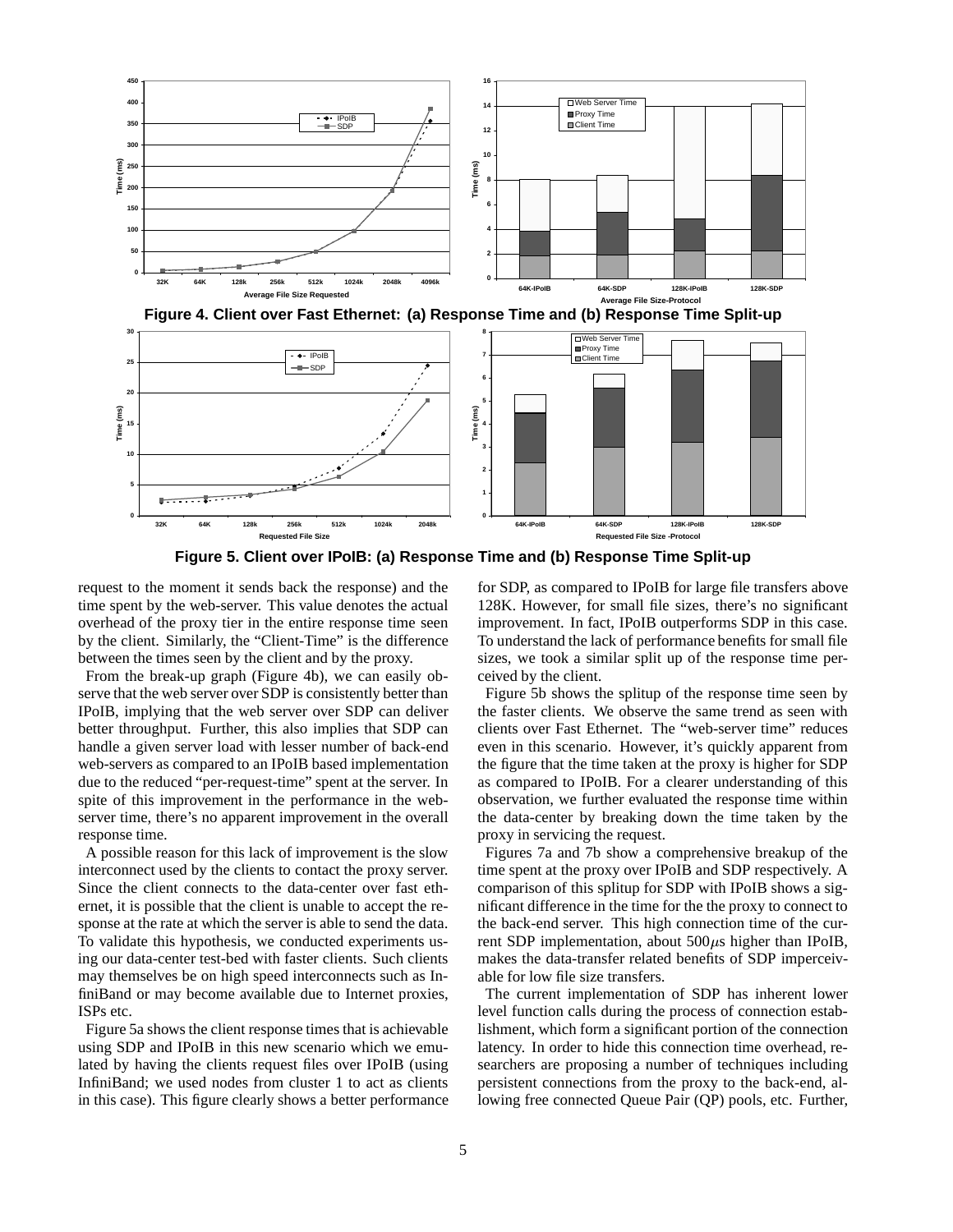

**Figure 6. Fast Client Response Time without Connection Time**

since this issue of connection setup time is completely implementation specific, we tried to estimate the (projected) performance SDP can provide if the connection time bottleneck was resolved.

Figure 6 shows the projected response times of the fast client, without the connection time overhead. Assuming a future implementation of SDP with lower connection time, we see that SDP is able to give significant response time benefits as compared to IPoIB even for small file size transfers. A similar analysis for dynamic requests can be found in [3].

## **6 PVFS Performance Evaluation**

In this section, we compare the performance of the Parallel Virtual File System (PVFS) over IPoIB and SDP with the original PVFS implementation [8]. We also compare the performance of PVFS on the above two protocols with the performance of our previous implementation of PVFS over InfiniBand [16]. All experiments in this section have been performed on Cluster 1 (mentioned in Section 4).

### **6.1 Evaluation Methodology**

There is a large difference between the bandwidth realized by the InfiniBand network (Figure 1b) and that which can be obtained on a disk-based file system in most cluster systems. However, applications can still benefit from fast networks for many reasons in spite of this disparity. Data frequently resides in server memory due to file caching and read-ahead when a request arrives. Also, in large disk array systems, the aggregate performance of many disks can approach network speeds. Caches on disk arrays and on individual disks also serve to speed up transfers. Therefore, we designed two types of experiments. The first type of experiments are based on a memory-resident file system, *ramfs*. These tests are designed to stress the network data transfer independent of any disk activity. Results of these tests are representative of workloads with sequential I/O on large disk arrays or random-access loads on servers which are capable of delivering data at network speeds. The second type of experiments are based on a regular disk file system, *ext3fs*. Results of these tests are representative of disk-bounded workloads. In these tests, we focus on how the difference in CPU utilization for these protocols can affect the PVFS performance.

We used the test program, *pvfs-test* (included in the PVFS release package), to measure the concurrent read and write performance. We followed the same test method as described in [8], i.e., each compute node simultaneously reads or writes a single contiguous region of size  $2N$  Mbytes, where  $N$  is the number of I/O nodes. Each compute node accesses 2 Mbytes data from each I/O node.

#### **6.2 PVFS Concurrent Read and Write on ramfs**

Figure 8 shows the read performance with the original implementation of PVFS over IPoIB and SDP and an implementation of PVFS over VAPI [16], previously done by our group. The performance of PVFS over SDP depicts the peak performance one can achieve without making any changes to the PVFS implementation. On the other hand, PVFS over VAPI depicts the peak performance achievable by PVFS over InfiniBand. We name these three cases using the legends *IPoIB*, *SDP*, and *VAPI*, respectively. When there are sufficient compute nodes to carry the load, the bandwidth increases at a rate of approximately 140 Mbytes/s, 310 Mbytes/s and 380 Mbytes/s with each additional I/O node for IPoIB, SDP and VAPI respectively. Note that in our 8-node InfiniBand cluster system (Cluster 1), we cannot place the PVFS manager process and the I/O server process on the same physical node since the current implementation of SDP does not support socket-based communication between processes on the same physical node. So, we have one compute node lesser in all experiments with SDP.

Figure 9 shows the write performance of PVFS over IPoIB, SDP and VAPI. Again, when there are sufficient compute nodes to carry the load, the bandwidth increases at a rate of approximately 130 Mbytes/s, 210 Mbytes/s and 310 Mbytes/s with each additional I/O node for IPoIB, SDP and VAPI respectively.

Overall, compared to PVFS on IPoIB, PVFS on SDP has a factor of 2.4 improvement for concurrent reads and a factor of 1.5 improvement for concurrent writes. The cost of writes on *ramfs* is higher than that of reads, resulting in a lesser improvement for SDP as compared to IPoIB. Compared to PVFS over VAPI, PVFS over SDP has about 35% degradation. This degradation is mainly attributed to the copies on the sender and the receiver sides in the current implementation of SDP. With a future zero-copy implementation of SDP, this gap is expected to be further reduced.

#### **6.3 PVFS Concurrent Write on ext3fs**

We also performed the above mentioned test on a diskbased file system, *ext3fs* on a Seagate ST340016A, ATA 100 40 GB disk. The write bandwidth for this disk is 25 Mbytes/s. In this test, the number of I/O nodes are fixed at three, and the number of compute nodes four. We chose PVFS *write with sync*. Figure 10 shows the performance of PVFS write with sync with IPoIB, SDP and VAPI. It can be seen that, although each I/O server is disk-bound, a significant performance improvement of 9% is achieved by PVFS over SDP as compared to PVFS over IPoIB. This is because the lower overhead of SDP as shown in Figure 1b leaves more CPU cycles free for I/O servers to process concurrent requests. Due to the same reason, SDP achieves about 5%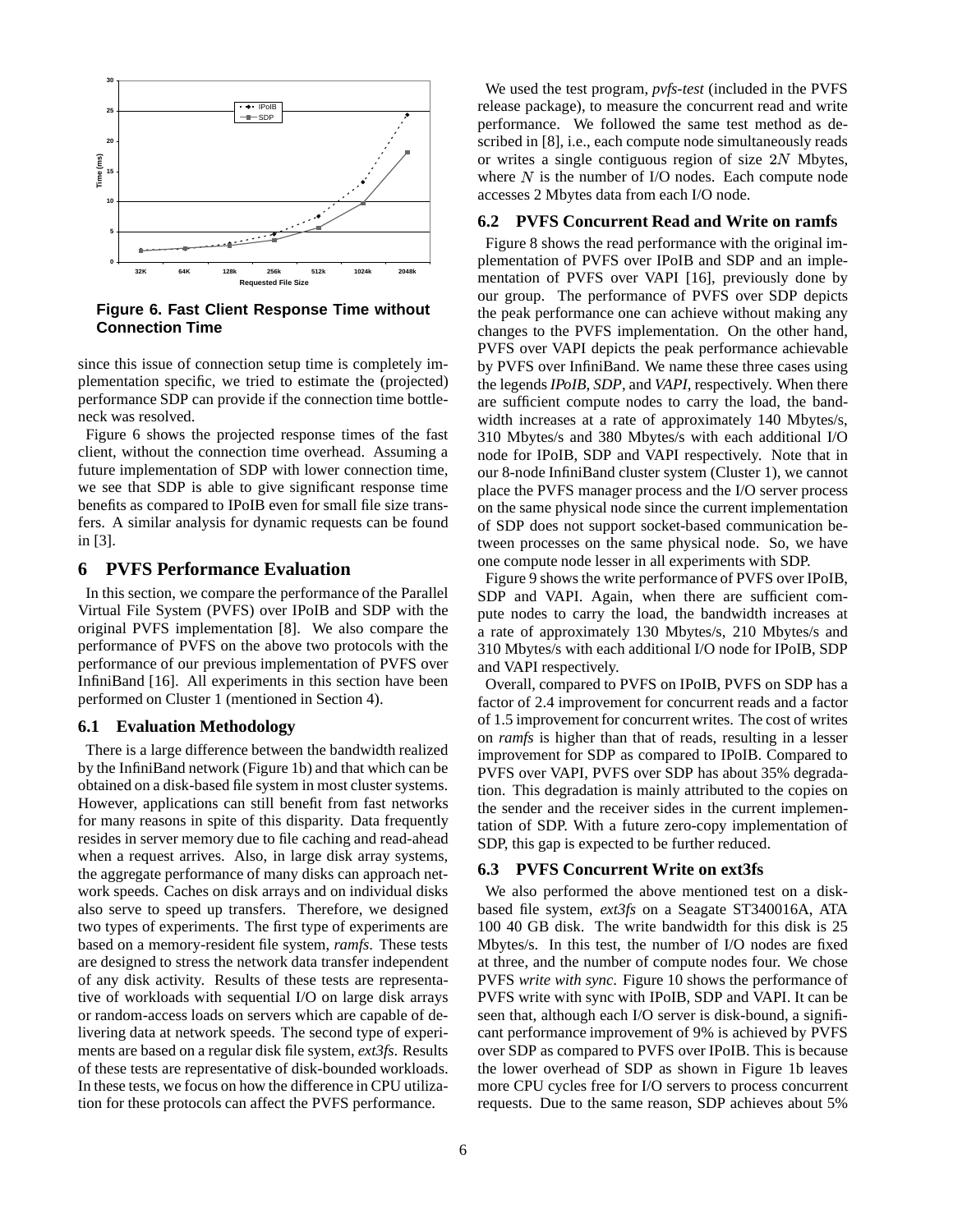





**Figure 8. PVFS Read Performance Comparison**



**Figure 9. PVFS Write Performance Comparison**